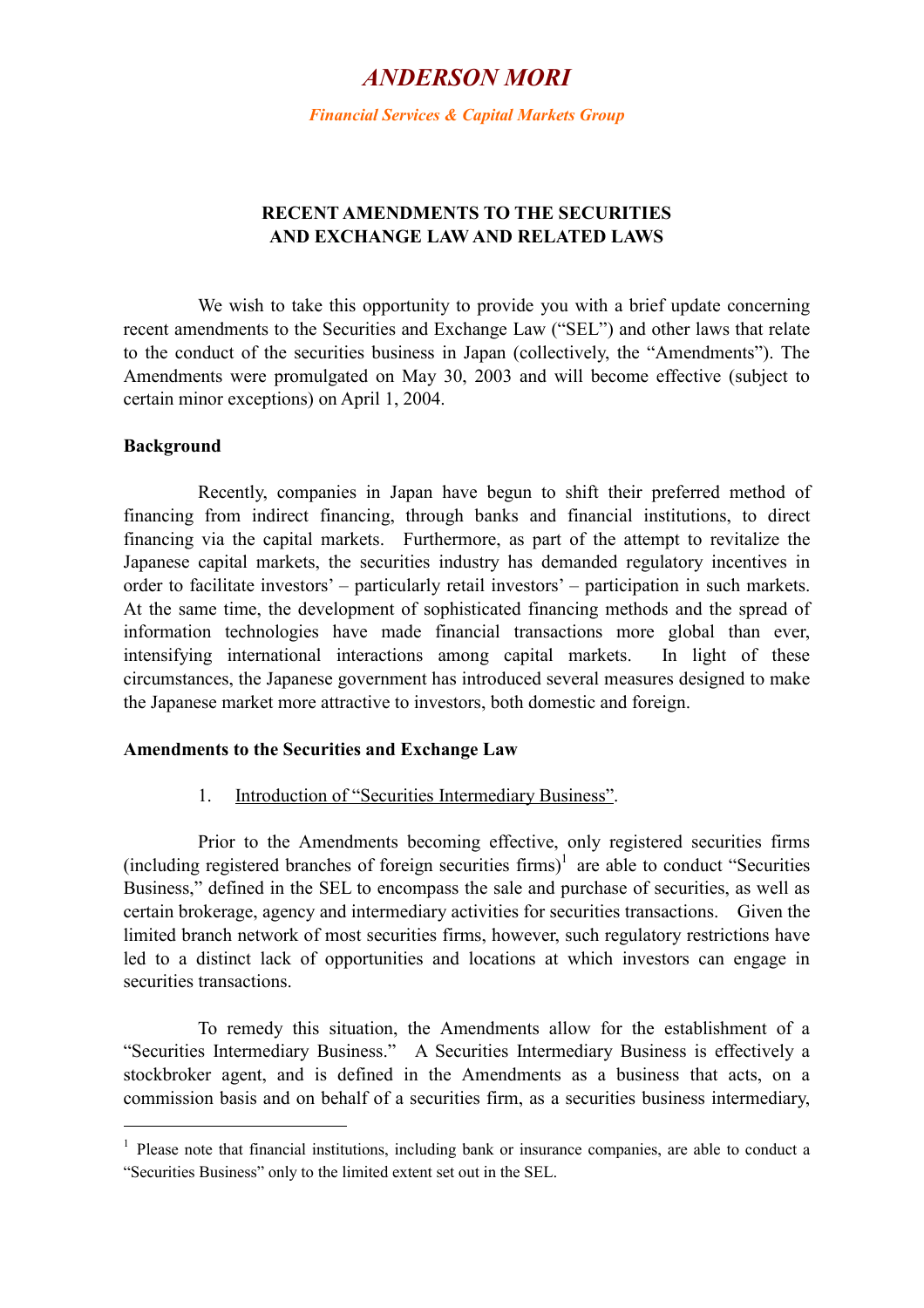undertaking such activities as the mediation of securities sales and purchases. Any person or corporate entity, other than a banking or similar institution, may conduct Securities Intermediary Business upon registration with a competent Local Finance Bureau.

## 2. Increased Scrutiny of Securities Firm Principal Shareholders.

To promote investor confidence in securities firms, the SEL has long specified detailed qualification requirements for securities firm directors. The Amendments supplement this policy by extending these qualification requirements to principal shareholders of securities firms (*i.e.* those shareholders who hold 20% or more of a securities firm's voting rights), as well as to parent or holding companies of securities firms.

Specifically, the Amendments require that the FSA examine the "qualifications" (including history of insolvency, criminal history and record of administrative punishments) of all principal shareholders (and, when such shareholders are corporations, also the qualifications of directors, statutory auditors and officers thereof) of securities firms. While this change will increase the regulatory burden for principal shareholders, it is anticipated that it will also enhance investors' confidence in utilizing the services of securities firms and thereby play some role in revitalizing Japanese stock markets.

For your reference, please note that equivalent regulations have also been introduced into the Investment Trusts and Investment Companies Law with respect to investment trust management companies, and in the Investment Advisory Law with regard to discretionary investment management companies. In addition, based on the policy mentioned above, such examination of the qualifications of principal shareholders has introduced, in the more relaxed manner, into the Foreign Securities Firm Law with regard to foreign securities firm.

## 3. New Provision Concerning Stock Exchange Holding Companies.

The international competitiveness of Japanese stock exchanges and opportunities for formal alliances with overseas stock exchanges have to date been limited, due principally to a prohibition on the holding by any person or entity, including an overseas stock exchange, of more than 5% of the voting rights of a stock exchange in Japan. Under the Amendments, this 5% limitation is abolished, and as a general rule a single shareholder will now be able to hold up to 50% of the voting rights in a stock exchange.

## 4. Clarification and Easing of Rules Regarding Offshore Trading Terminals.

It has historically been difficult for foreign stock exchanges to establish offshore trading terminals in Japan, in large part because the rules regulating the establishment of such terminals are not clear. In particular, such rules have never specified with sufficient clarity whether the establishment of an offshore trading terminal in Japan is tantamount to the establishment of a Japanese securities exchange, an act that would trigger significant and burdensome authorization procedures.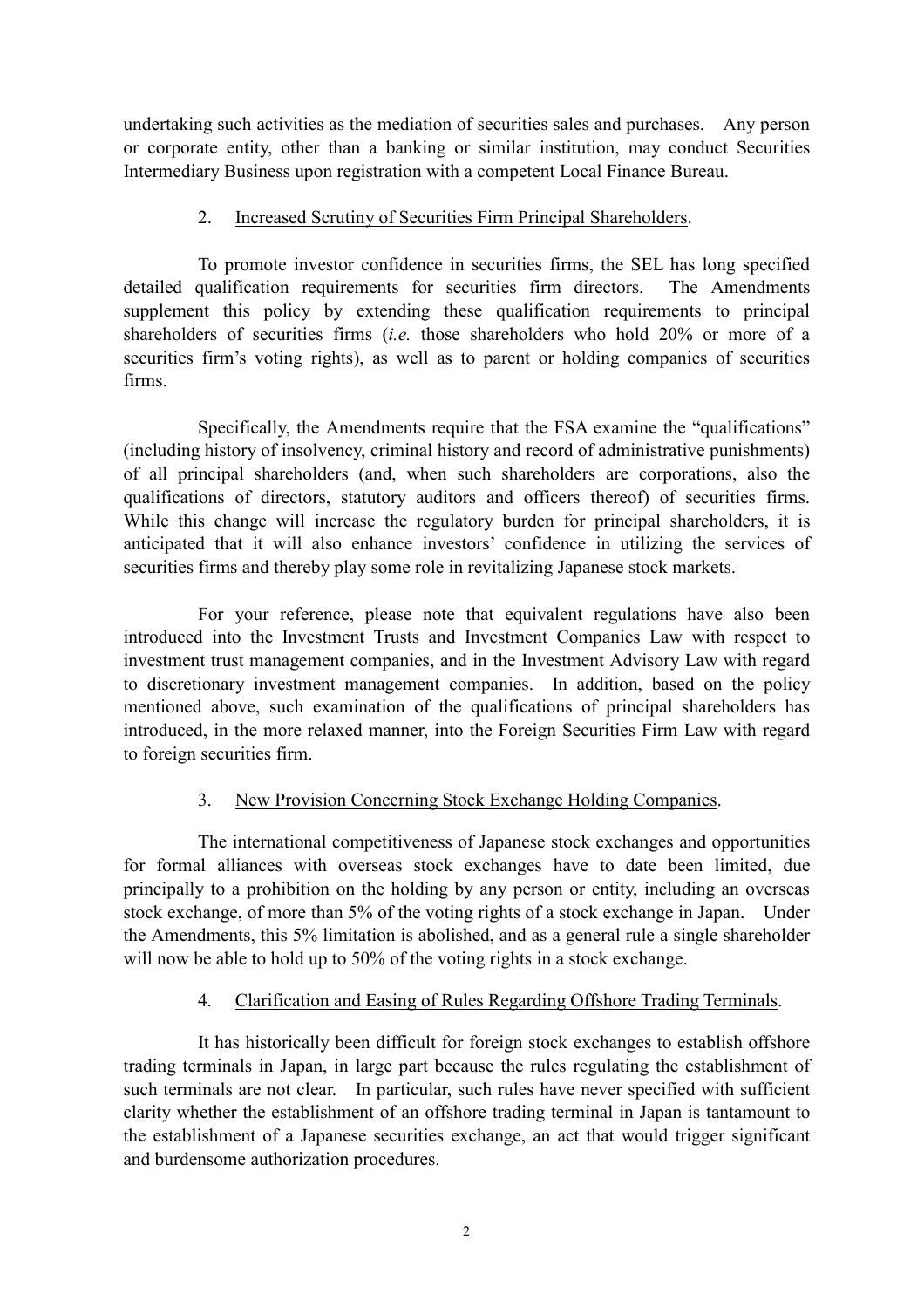The Amendments define the term "establishment of a securities exchange" to include establishment of an offshore trading terminal, thus requiring a full license from the Japanese authorities in order to establish an offshore trading terminal in Japan. If, however, (i) the offshore trading terminal is regulated and supervised by the laws of its home jurisdiction and (ii) the relevant overseas stock exchange operates under rules ensuring appropriate methods to protect investors, an exemption from such licensing requirement (or in the alternative, an easing of the licensing approval requirements) is available. This represents a significantly lower regulatory burden than the full licensing procedure, and is therefore expected to encourage the establishment of offshore trading terminals in Japan.

#### **Amendments to the Foreign Securities Firms Law**

In the past, foreign securities firms have generally been able to enter into securities transactions with financial institutions in Japan from outside of Japan, or with other parties in Japan only through their branch offices in Japan (if any), which are duly registered and (if appropriate) licensed under the Foreign Securities Firms Law. The Amendments have established an exemption from these restrictions, thereby permitting foreign securities firms without a branch office in Japan to directly place orders for securities transactions with stock exchanges in Japan as direct participants thereof.

Along with the introduction of an exemption from the branch office requirements, the Amendments provide for alternative systems by which the FSA may effectively control foreign securities firms without branch offices in Japan, so as to prevent them from engaging in unfair securities transactions. Among such alternative systems are license requirements from the FSA for such direct participation from foreign securities firms. Through licensing procedures, the FSA will examine whether there are arrangements between the FSA and the relevant overseas regulatory authorities, pursuant to which the FSA may receive the necessary information on the foreign securities firms. The FSA will also examine whether there exists any framework through which relevant overseas stock exchanges will be able to help stock exchanges in Japan effectively supervise foreign securities firms.

#### **Amendments to the Investment Advisory Law**

## 1.Elimination of FSA Prior Approval for Ancillary Businesses.

In order to engage in a business other than the securities and investment advisory businesses (an "ancillary business"), securities firms that are licensed to concurrently engage in the discretionary investment management business are under the Investment Advisory Law required to obtain prior FSA approval. This prior approval is required even if under the SEL a securities firm would be permitted to undertake the ancillary business as a matter of course, or would be expected to be permitted to undertake such business upon notification to or by approval from the regulatory authorities governing such ancillary business, were it not licensed to engage in the discretionary management business. Pursuant to the Amendments, the FSA approval requirement will be eliminated, and under